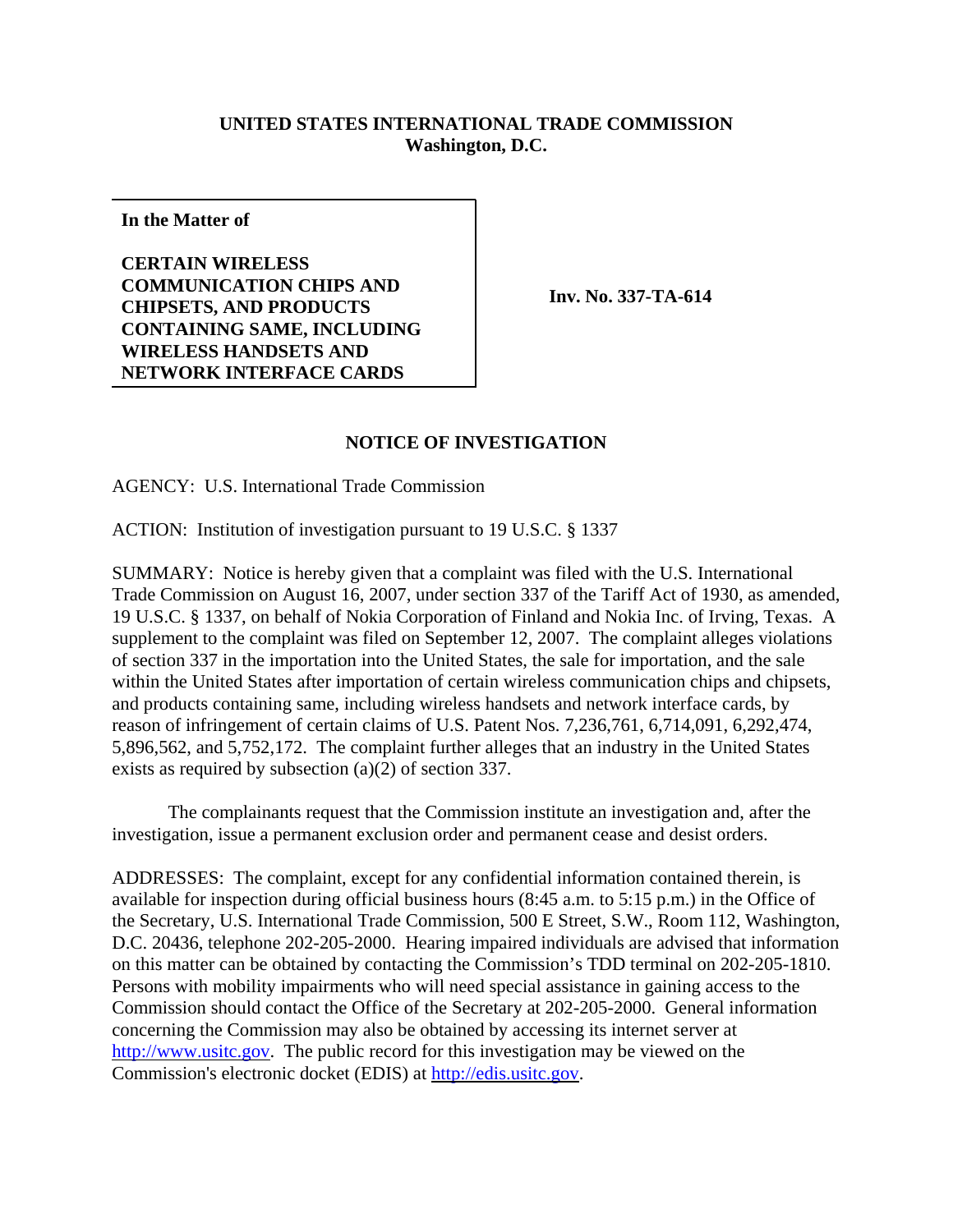FOR FURTHER INFORMATION CONTACT: David O. Lloyd, Esq., Office of Unfair Import Investigations, U.S. International Trade Commission, telephone (202) 205-2576.

AUTHORITY: The authority for institution of this investigation is contained in section 337 of the Tariff Act of 1930, as amended, and in section 210.10 of the Commission's Rules of Practice and Procedure, 19 C.F.R. § 210.10 (2007).

SCOPE OF INVESTIGATION: Having considered the complaint, the U.S. International Trade Commission, on September 14, 2007, ORDERED THAT –

(1) Pursuant to subsection (b) of section 337 of the Tariff Act of 1930, as amended, an investigation be instituted to determine whether there is a violation of subsection  $(a)(1)(B)$  of section 337 in the importation into the United States, the sale for importation, or the sale within the United States after importation of certain wireless communications chips or chipsets, or products containing same, including wireless handsets or network interface cards, by reason of infringement of one or more of claims 1-17, 19-20, and 22-108 of U.S. Patent No. 7,236,761; claims 1-13 of U.S. Patent No. 6,714,091; claims 1, 15, and 16 of U.S. Patent No. 6,292,474; claims 1-4, 7, and 11 of U.S. Patent No. 5,896,562; and claims 1-3, 6, 8, and 14 of U.S. Patent No. 5,752,172, and whether an industry in the United States exists as required by subsection  $(a)(2)$  of section 337;

(2) For the purpose of the investigation so instituted, the following are hereby named as parties upon which this notice of investigation shall be served:

(a) The complainants are –

Nokia Corporation Keilalahdentie 4 P.O. Box 226 FIN-00045 Nokia Group Espoo Finland

Nokia Inc. 6000 Connection Drive Irving, Texas 75039

(b) The respondent is the following entity alleged to be in violation of section 337, and is the party upon which the complaint is to be served:

> QUALCOMM, Inc. 5775 Morehouse Drive San Diego, California 92121